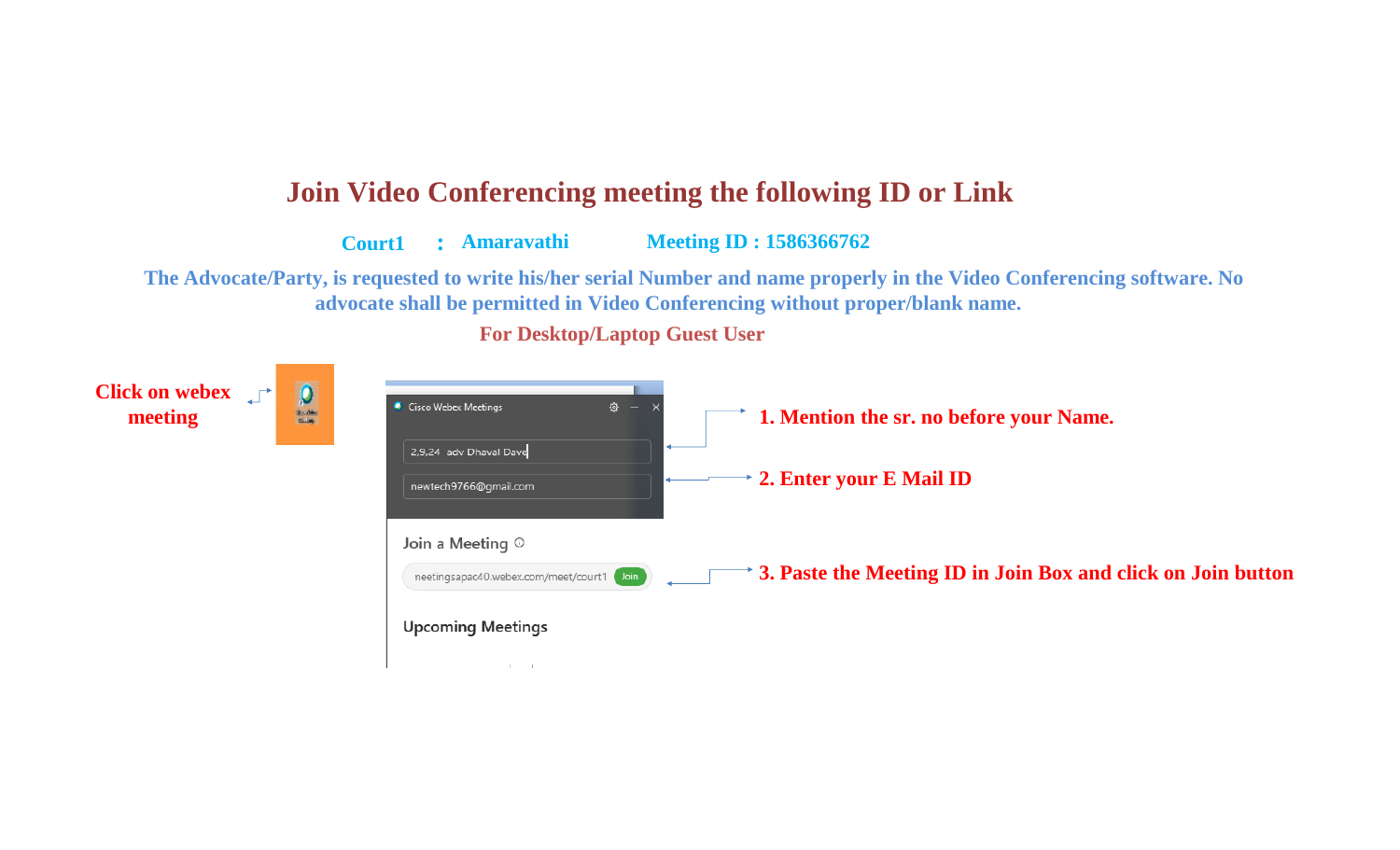## **NATIONAL COMPANY LAW TRIBUNAL AMARAVATI BENCH (Video Conferance) \*Note: Hearing by Virtual Mode Only (No Physical Hearing)**

**CORAM : JUSTICE TELAPROLU RAJANI, MEMBER (J)**

**Date:- 24.06.2022 Time:- 11.00 AM**

## **Video Conference ID 1586366762 - Cisco Webex**

[https://nationalcompanylawtribuna](https://nationalcompanylawtribunal-840.my.webex.com/join/ncltamaravati)l-840.my.webex.com/join/ncltamaravati

Note:- While entering Video conferencing hearing you have to write the Item No. along with your Name otherwise entry will not be given in VC. WhatsApp Group will not be created. Any queries For VC please contact following **All of you are requested to join video conferencing hearing through Laptop and not through mobile**

**Appearance should be shared during hearing in the Chat Box in the Cisco webex with Item No. and for whom you are appearing Kindly keep your Audio & Video muted till your item is called out. The orders passed in these cases will be uploaded in NCLT website.**

**E-filing system alerts related to petition through email, message, etc. are in Trail and hence not to be considered as criteria regarding listing of Petition and attending courts. \*Note: Hard copies of Petition and documents are necessary for hearing (Whenever Required), if hard copies are not submitted in the Registry before 3 days/72 hrs of hearing matter will not be heard. All the Counsels, CS, CAs, CMAs Petitioners, Respondents etc. are here by requested to follow only the daily Cause List uploaded in NCLT website for attending the related petitions in Amaravati Bench.**

| S.No         | CP. No.                  | CA/IA No.       | <b>Purpose</b>                  | <b>Section/Rule</b> | <b>Name of Parties</b>                                                                                                     | Name of Counsel for Petitioner/Applicant | <b>Name of Counsel for</b><br>Respondent | Name of (1) IRP (2) RP (3)<br>Liquidator (4) MP   | <b>Remarks</b> |
|--------------|--------------------------|-----------------|---------------------------------|---------------------|----------------------------------------------------------------------------------------------------------------------------|------------------------------------------|------------------------------------------|---------------------------------------------------|----------------|
|              | CP(IB) No. 4/9/AMR/2022  |                 | For hearing before<br>admission | 9 of IBC            | <b>GKS Asociate Vs. BGR Energy Systes</b><br><b>Limited</b>                                                                | A. Visweswara Rao                        | T.V.P. Sai Vihari                        |                                                   |                |
| $\mathbf{2}$ | TCP(IB) No.47/9/AMR/2019 |                 | For hearing before<br>admission | 9 of IBC            | Posco Daewoo Corporation Vs Mohana<br><b>Cotton Ginning Pvt Ltd</b>                                                        | Mr. Rama Chandra Rao Gurram              | Mr. B.Chandrasen Reddy                   |                                                   |                |
| -3           | TCP(IB) No.48/9/AMR/2019 |                 | For hearing before<br>admission | 9 of IBC            | Posco Daewoo Corporation Vs Mohana<br><b>Cotton Ginning Pvt Ltd</b>                                                        | Mr. Rama Chandra Rao Gurram              | Mr. B.Chandrasen Reddy                   |                                                   |                |
|              | TCP(IB) No.49/9/AMR/2019 |                 | For hearing before<br>admission | 9 of IBC            | Posco Daewoo Corporation Vs Mohana<br><b>Cotton Ginning Pvt Ltd</b>                                                        | Mr. Rama Chandra Rao Gurram              | Mr. B.Chandrasen Reddy                   |                                                   |                |
| 5            | TCP(IB) No.51/9/AMR/2019 |                 | For hearing before<br>admission | 9 of IBC            | Posco Daewoo Corporation Vs Mohana<br><b>Cotton Ginning Pvt Ltd</b>                                                        | Mr. Rama Chandra Rao Gurram              | Mr. B.Chandrasen Reddy                   |                                                   |                |
| 6            | CP(IB) No.79/9/AMR/2020  |                 | For hearing before<br>admission | 9 of IBC            | <b>Godrej &amp; Boyce Manufacturing</b><br><b>Company Ltd Vs Vyshaka Solar Energy</b><br><b>Systems Pvt Ltd</b>            | Sanjay Suraneni                          | Dr.S.V. Rama Krishna                     |                                                   |                |
| -7           |                          |                 |                                 | 7 of IBC            | <b>Reliance Commercial Finance Ltd Vs</b><br><b>Smilecare Multi Speciality Hospitals</b><br><b>India Pvt Ltd</b>           | Mr. S. Kesava Rao                        | <b>JVL Bharathi Adv for RP</b>           | Mr.Rachamallu<br>Ramachandra<br>Reddy, Liquidator |                |
|              | TCP(IB) No.54/7/AMR/2019 | IA(IBC)/41/2022 | For hearing                     | 60(5)               | S.D.V. Prasad & 25 others Vs.<br><b>Liquidator (Smile Care Multispecialaity</b><br><b>Hospitals India Private Limited)</b> | A. Thirupathi Goud                       |                                          |                                                   |                |